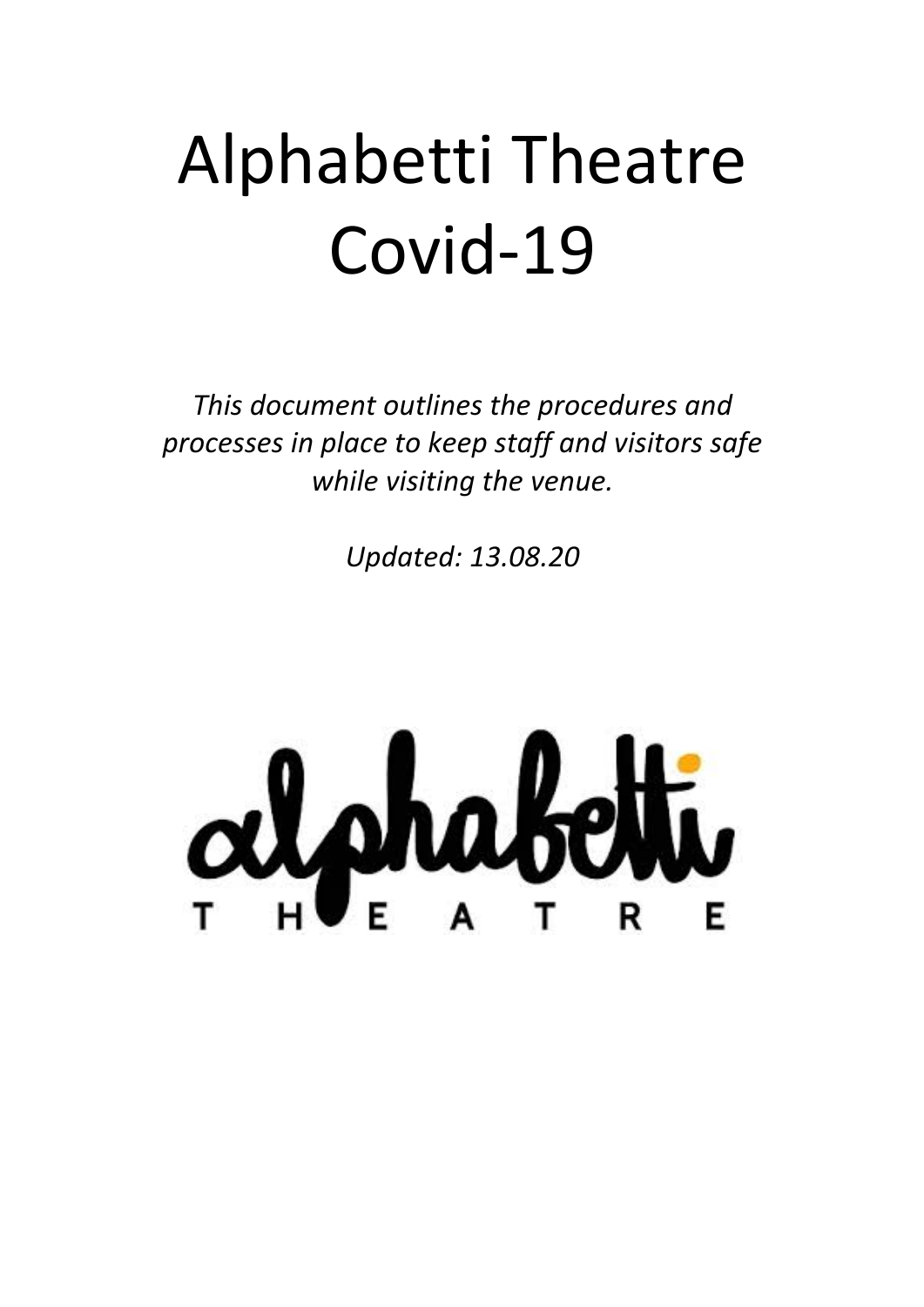*Objective: To ensure Alphabetti Theatre can function in a way that is* safe for both staff and visitors. As a venue we have put a number of new *measures in place, which will be detailed in this document, to ensure everyone* who is in and around the building is kept as safe as possible. *\*We understand that the nature of our venue means there are a number*  of differing groups/individuals entering the venue. Venue bookings for *groups or individual activities will all be done through our General Manager, Alex, who will be able to individually assess risk if there are any queries.*

**PLEASE DO NOT VISIT THE VENUE IF YOU OR ANYONE YOU HAVE COME INTO CONTACT WITH IS EXPERIENCING SYMPTOMS OF CORONAVIRUS (this includes but is not limited to a NEW contagious** cough, a high temperature of 37.8C or above or a loss of smell and **taste)** 

## **What to expect:**

*Here* will be detailed what you are to expect and what will be expected of you when in the venue. It should be noted that this is subject to change at short notice, either by Management at the venue or from changes to *local* or national government quidance/instruction.

- A 'Track and Trace' system is in place for when you arrive at the **venue.** Each individual will need to sign in and provided an email and contact number. This is to comply with government guidelines and to keep everyone safe  $-$  so we can contact you if an outbreak occurs. In keeping with ethical practise and GDPR this information will be kept by Alphabetti for a maximum of 21 days (as a paper copy in a locked office) and only shared with the NHS if requested. This information will not be used by Alphabetti or any third parties for marketing and will be destroyed at the 21 day point.
- **Room cleaning and Sanitisation.** Each room in the venue will be cleaned and sanitised before and after each booking. This will include all surface areas and door handles. Visitors are encouraged to use the sanitisation equipment that at the hand sanitisation stations.
- A member of Alphabetti staff will take the temperature of **everyone who visits the building using a non-contact Infrared**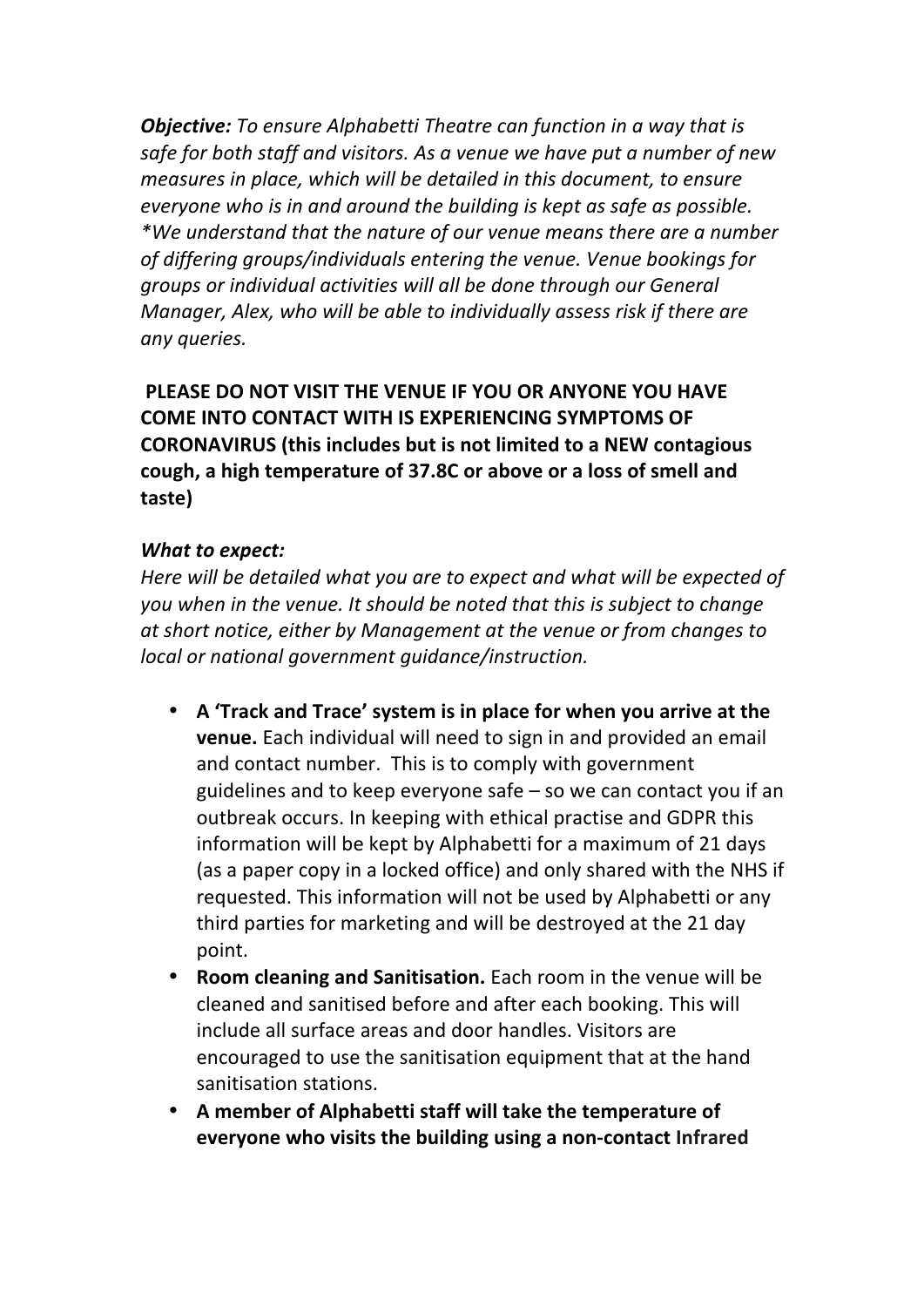**Thermometer sensor.** Anyone with a temperature of 37.8C or greater will not be able to come into the building.

- **Social Distancing.** In keeping with government and venue guidelines, all visitors must maintain social distancing whenever they can. This should be 2 meters if possible or extra precautions should be taken where 2 meters cannot be achieved. A distance of 1 meter minimum should always be maintained. In certain areas of the building we are enforcing a **KEEP LEFT** system to help maintain social distancing  $-$  look out for this.
- **Regular hand washing and use of hand sanitisation stations.** Soap and Hand Sanitiser are both provided and prevalent around the building. We ask all visitors to the venue utilise these with regular hand washing and regular use of hand sanitiser where a sink isn't immediately available. This is particularly important after drinking/eating and when visiting the toilet.
- Face masks and coverings. We encourage all of our visitors who can to wear a face mask or covering when moving around the building or where social distancing cannot be maintained (going to the toilet or arriving at the venue) – we understand that certain individuals are except from wearing face coverings and respect not *all needs are visible.*
- Clear numbers when a booking is made. When making any booking or visiting the venue the numbers of individuals needs to always be clear. If this is a booking then the numbers of individuals must be stipulated before coming to the venue. They must all sign on and be temperature checked upon arrival. The *capacity* of people in each booking will be limited and will vary *depending on the activity. This is at the discretion of management.*
- Drinking and Eating while at the venue. Visitors are encouraged to bring their own mugs and water bottles as well as cutlery that can be used by the individual then taken home. Where this is not possible disposable cups/cutlery can be provided by Alphabetti.
- Avoiding a build up of people at any point. People should be conscious and aware of themselves in the space. Staggering activities such as smoking breaks or going to the toilet will help reduce a build up of people in enclosed areas or corridors.
- Signage and Guidance. There is new signage around the building. Please follow its direction and the direction of our staff. *Alphabetti have the right to ask anyone to leave at any point in order to keep the venue safe.*